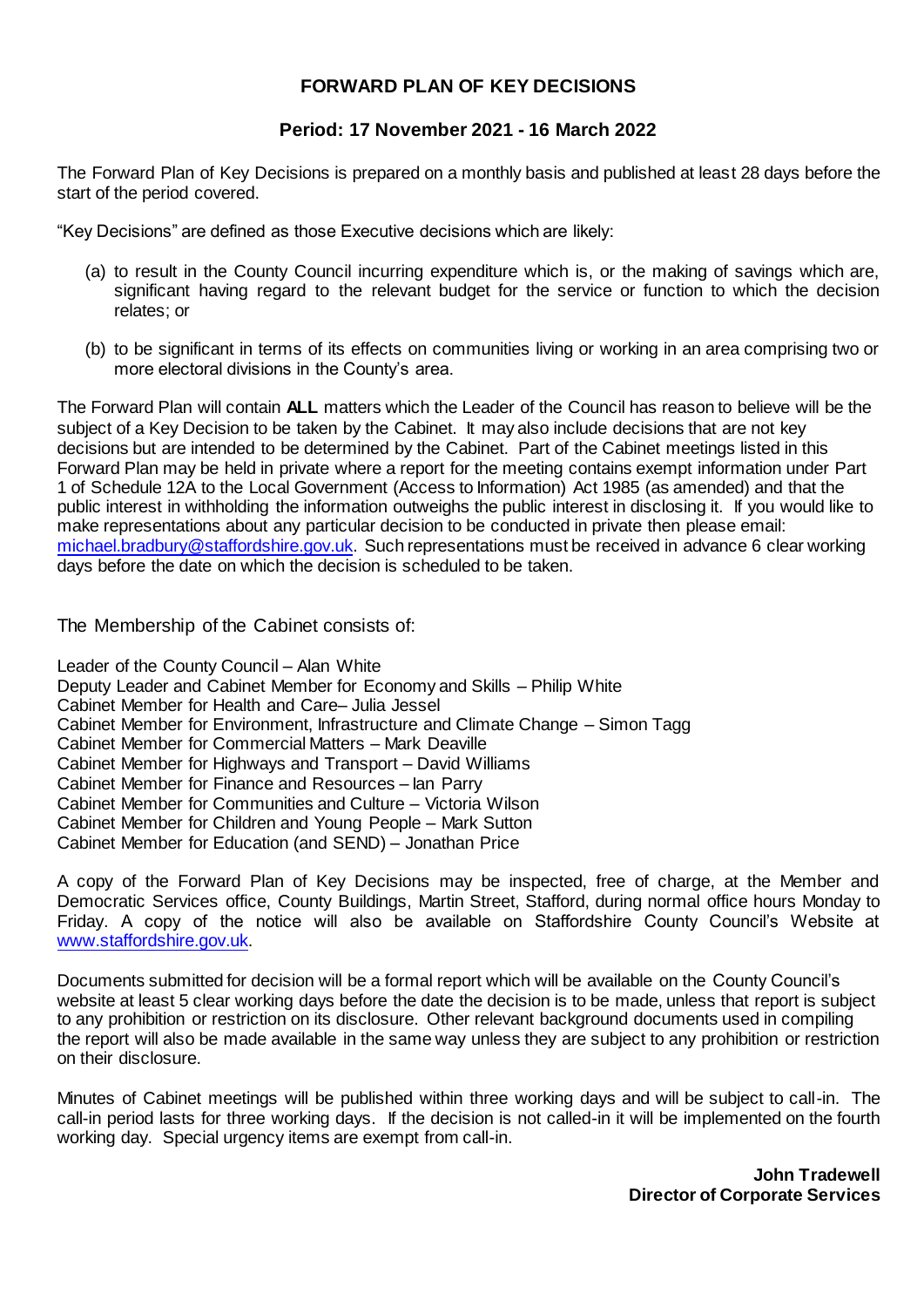## **Forward Plan of Key Decisions Period: 17 November 2021 - 16 March 2022**

## **NOTE**:

(1) The Forward Plan of Key Decisions sets out all Key Decisions intended to be made by Cabinet during the above period.

(2) The Cabinet date can be provisional and items may move/roll forward to another meeting date but this will be monitored.

(3) Items should remain on the Notice until a decision is made by Cabinet or is formally removed.

(4) Where there is an intention to make a decision in private the exemption paragraph relied upon will be included within this notice

| <b>Anticipated</b><br>Date of | <b>Public or</b><br><b>Private</b> | <b>Title and Description</b>                                                                                                                                                                                                                                                                                                                            | <b>Background</b><br><b>Documents</b> | <b>Consultation</b>                                                                                                                                                                | <b>Contact Officer</b>                                                                                       |
|-------------------------------|------------------------------------|---------------------------------------------------------------------------------------------------------------------------------------------------------------------------------------------------------------------------------------------------------------------------------------------------------------------------------------------------------|---------------------------------------|------------------------------------------------------------------------------------------------------------------------------------------------------------------------------------|--------------------------------------------------------------------------------------------------------------|
| <b>Decision</b>               | <b>Decision</b>                    |                                                                                                                                                                                                                                                                                                                                                         |                                       |                                                                                                                                                                                    |                                                                                                              |
| November<br>2021              | Public                             | <b>Treasury Management Half Yearly Report</b><br>2021/22 (Cabinet Member for Finance and<br><b>Resources (lan Parry))</b><br>Report detailing the treasury management<br>activity of Staffordshire County Council for the<br>first half of 2021/22.                                                                                                     |                                       | N/A                                                                                                                                                                                | Rob Salmon (Tel:<br>$(01785)$ 27 6354)<br><b>Service Area:</b><br>Finance                                    |
| November<br>2021              | Public                             | The Future of Replacement Care Services<br>(Learning Disabilities) (Cabinet Member<br>for Health and Care (Julia Jessel))<br>Recommendation for the future delivery of<br>replacement services for adults with learning<br>disabilities in Staffordshire following an<br>options appraisal and six week period of<br>public engagement.                 |                                       | Six weeks public<br>engagement a)<br>Carers, b)<br>Professionals:<br>Assessment &<br>Care Teams, c)<br>Providers:<br>Independent, Third<br>Sector and<br><b>Voluntary Services</b> | Andrew Jepps<br>(Tel: 01785<br>278557)<br><b>Service Area:</b><br>Health and Care                            |
| <b>November</b><br>2021       | Private                            | <b>Grant Award Expenditure - Green Homes</b><br><b>Grant (Sustainable Warmth Competition</b><br>(Cabinet Member for Health and Care<br>(Julia Jessel))<br>To consider approval of Council Grant Award<br>Expenditure and appropriate spend for the<br>Green Homes Grant Local Authority Delivery<br>Scheme (GHG-LADS) Sustainable Warmth<br>Competition |                                       | To be undertaken                                                                                                                                                                   | Dr Richard<br>Harling MBE (Tel:<br>01785 278700)<br><b>Service Area:</b><br>Health & Care<br>(Public Health) |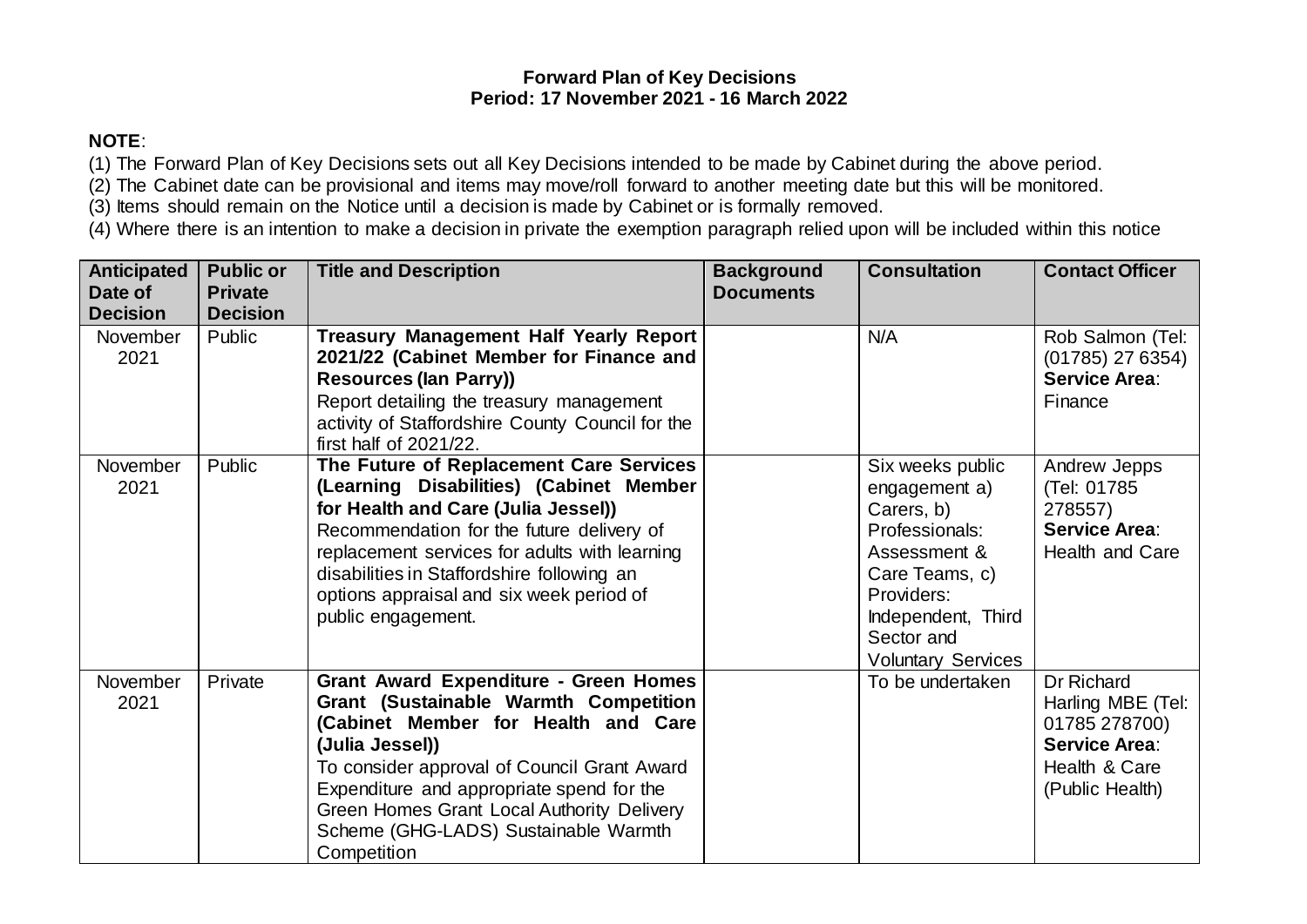| <b>Anticipated</b> | <b>Public or</b> | <b>Title and Description</b>                           | <b>Background</b> | <b>Consultation</b> | <b>Contact Officer</b>   |
|--------------------|------------------|--------------------------------------------------------|-------------------|---------------------|--------------------------|
| Date of            | <b>Private</b>   |                                                        | <b>Documents</b>  |                     |                          |
| <b>Decision</b>    | <b>Decision</b>  |                                                        |                   |                     |                          |
| December           | Public           | Burton Town Deal - River Trent Cycle /                 |                   | General Public,     | Wayne Mortiboys          |
| 2021               |                  | Footbridge Update (Cabinet Member for                  |                   | Landowners,         | (Tel: 01785 27           |
|                    |                  | <b>Highways and Transport)</b>                         |                   | Environment         | 6578)                    |
|                    |                  | To report the key findings of the public               |                   | Agency              | <b>Service Area:</b>     |
|                    |                  | consultation on the potential new cycle /              |                   |                     | Corporate                |
|                    |                  | footbridge over the River Trent. To seek               |                   |                     | <b>Services</b>          |
|                    |                  | Cabinet's approval to the submission of the            |                   |                     |                          |
|                    |                  | associated Business Case.                              |                   |                     |                          |
| December           | Public           | <b>VCSE Capacity Building Recommission</b>             |                   | VCSE,               | Kerry Dove ()            |
| 2021               |                  | (Cabinet Member for Communities and                    |                   | Commissioners       | <b>Service Area:</b>     |
|                    |                  | <b>Culture (Victoria Wilson))</b>                      |                   | and Members         | Corporate                |
|                    |                  | This report will set out detail on proposals to        |                   |                     | <b>Services</b>          |
|                    |                  | recommission VCSE capacity building                    |                   |                     |                          |
|                    |                  | support, with a view to going out to market in         |                   |                     |                          |
|                    |                  | January 2022.                                          |                   |                     |                          |
| December           | Public           | <b>Integrated Service Model for In-House Day</b>       |                   | Staff from day      | Kelly Gray ()            |
| 2021               |                  | <b>Opportunities and</b><br><b>Respite</b><br>(Cabinet |                   | services, respite,  | Service Area:            |
|                    |                  | Member for Health and Care (Julia Jessel))             |                   | parents, carers of  | <b>Provider Services</b> |
|                    |                  | Since February 2021, Provider Services have            |                   | service users       |                          |
|                    |                  | been designing a new service model for day             |                   |                     |                          |
|                    |                  | opportunities and respite. This work has been          |                   |                     |                          |
|                    |                  | undertaken in partnership with staff from              |                   |                     |                          |
|                    |                  | across the services and parents and carers of          |                   |                     |                          |
|                    |                  | service users. Using the principles of co-             |                   |                     |                          |
|                    |                  | design, the group have designed an                     |                   |                     |                          |
|                    |                  | integrated service model which is flexible,            |                   |                     |                          |
|                    |                  | customer-centric and financially sustainable.          |                   |                     |                          |
|                    |                  | This report will provide the details of the            |                   |                     |                          |
|                    |                  | proposed service model for Cabinet's                   |                   |                     |                          |
|                    |                  | approval. This report will compliment the              |                   |                     |                          |
|                    |                  | respite options appraisal also being submitted         |                   |                     |                          |
|                    |                  | to Cabinet by Commissioning.                           |                   |                     |                          |
|                    |                  |                                                        |                   |                     |                          |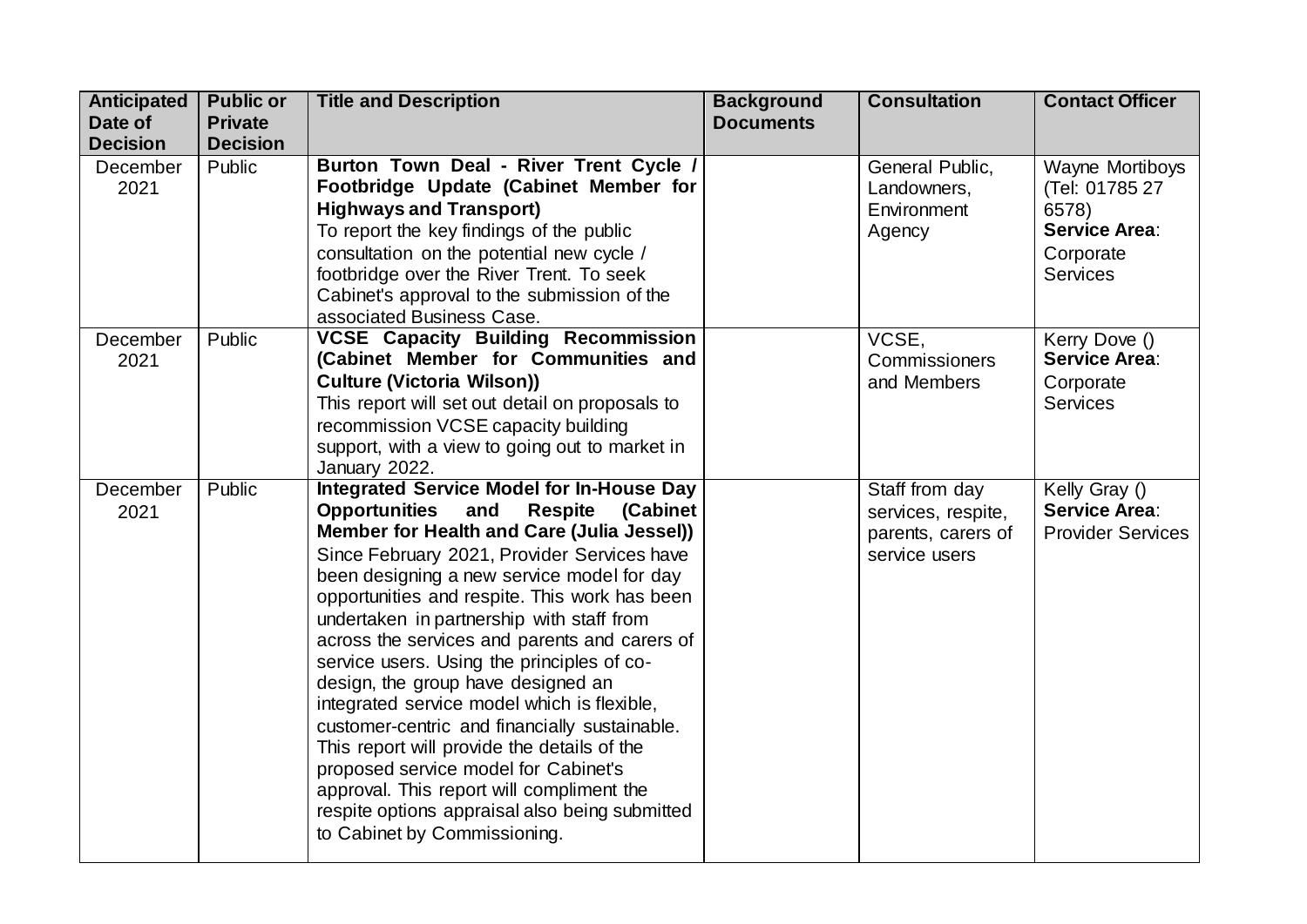| <b>Anticipated</b> | <b>Public or</b> | <b>Title and Description</b>                                                | <b>Background</b> | <b>Consultation</b>   | <b>Contact Officer</b>        |
|--------------------|------------------|-----------------------------------------------------------------------------|-------------------|-----------------------|-------------------------------|
| Date of            | <b>Private</b>   |                                                                             | <b>Documents</b>  |                       |                               |
| <b>Decision</b>    | <b>Decision</b>  |                                                                             |                   |                       |                               |
| December           | Public           | <b>Framework</b><br><b>IA2609</b><br><b>Responsive</b><br>for               |                   | N/A                   | lan Turner (Tel:              |
| 2021               |                  | Property Maintenance and Day Works                                          |                   |                       | 01785 277228)                 |
|                    |                  | (Cabinet Member for Commercial Matters                                      |                   |                       | <b>Service Area:</b>          |
|                    |                  | (Mark Deaville))                                                            |                   |                       | Finance and                   |
|                    |                  | The objective of the report is to establish                                 |                   |                       | <b>Resources</b>              |
|                    |                  | approval for the contract award to a                                        |                   |                       |                               |
|                    |                  | framework for low value reactive property                                   |                   |                       |                               |
|                    |                  | maintenance works/services for Staffordshire                                |                   |                       |                               |
|                    |                  | County Council buildings. For the period 01                                 |                   |                       |                               |
|                    |                  | June 2022 until 31st May 2025 with a 12                                     |                   |                       |                               |
|                    |                  | month extension to 31st May 2026 following a                                |                   |                       |                               |
|                    |                  | open tendering process. The reactive                                        |                   |                       |                               |
|                    |                  | agreement shall both support and dovetail                                   |                   |                       |                               |
|                    |                  | into the existing Planned Maintenance / Minor                               |                   |                       |                               |
|                    |                  | Works framework agreement (ref IA1750)                                      |                   |                       |                               |
|                    |                  | which tends to operate at project values                                    |                   |                       |                               |
|                    |                  | greater than £5,000. There is a constant need                               |                   |                       |                               |
|                    |                  | to deploy much smaller organisations to                                     |                   |                       |                               |
|                    |                  | attend to the most basic of property                                        |                   |                       |                               |
|                    |                  | maintenance for values of work much less                                    |                   |                       |                               |
|                    |                  | than £5,000.                                                                |                   |                       |                               |
| December<br>2021   | Public           | Burton Town Deal - Proposed Library<br>Move (Cabinet Member for Communities |                   | <b>General Public</b> | <b>Wayne Mortiboys</b>        |
|                    |                  | and Culture (Victoria Wilson))                                              |                   |                       | (Tel: 01785 27                |
|                    |                  | To report the key findings of the public                                    |                   |                       | 6578)<br><b>Service Area:</b> |
|                    |                  | consultation on the potential relocation of                                 |                   |                       | Families &                    |
|                    |                  | Burton Library to the Market Hall. To seek                                  |                   |                       | Communities                   |
|                    |                  | Cabinet's approval to the submission of the                                 |                   |                       |                               |
|                    |                  | associated Business Case.                                                   |                   |                       |                               |
| December           | Public           | Diversity and Inclusion - Principles,                                       |                   | <b>TBC</b>            | Kerry Dove,                   |
| 2021               |                  | Objectives and Action Plan (Leader of the                                   |                   |                       | Sarah Getley                  |
|                    |                  | <b>Council (Alan White))</b>                                                |                   |                       | (Tel: 01785                   |
|                    |                  | This paper will propose the adoption of a set                               |                   |                       | 854265)                       |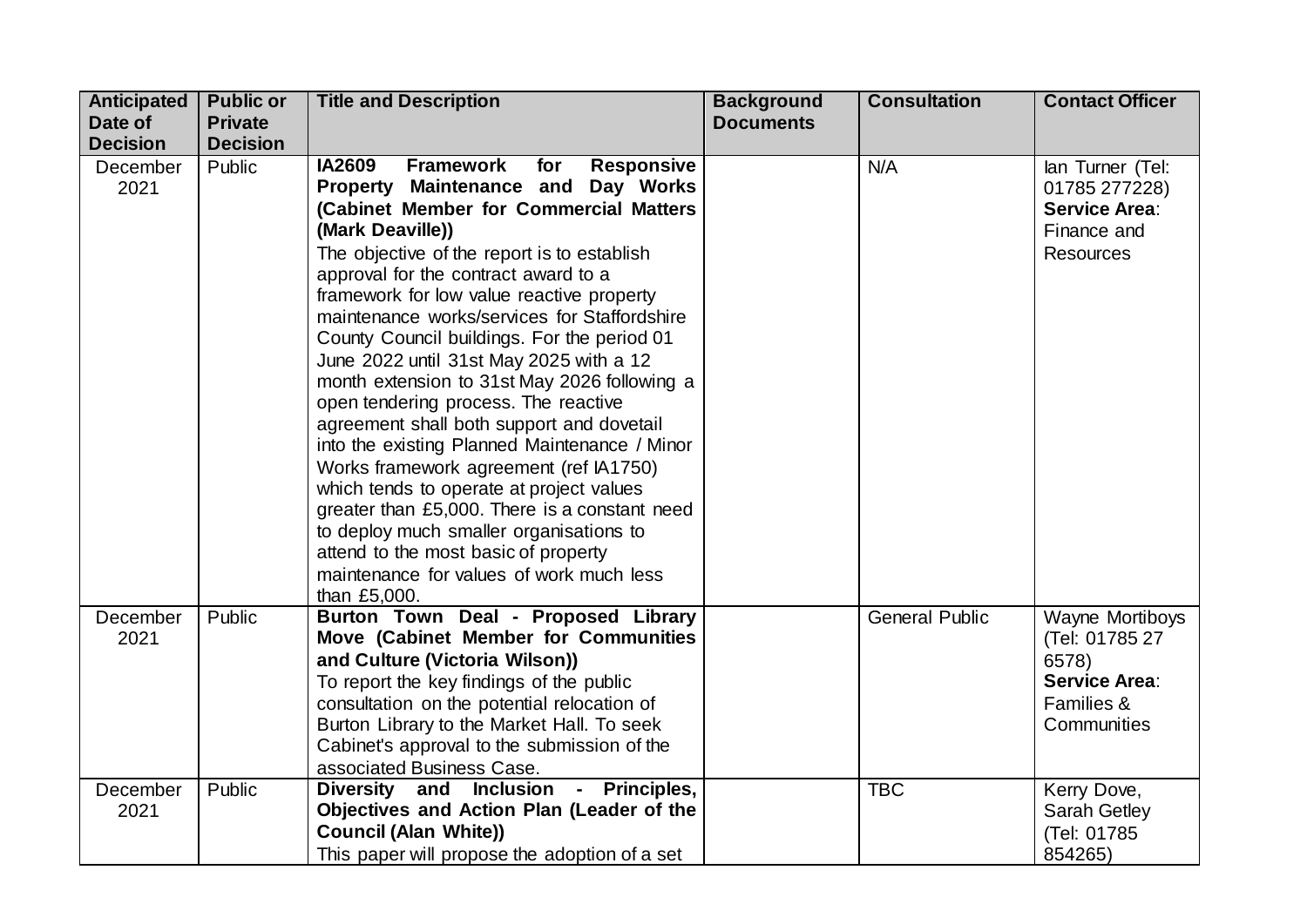| <b>Anticipated</b> | <b>Public or</b> | <b>Title and Description</b>                    | <b>Background</b> | <b>Consultation</b>        | <b>Contact Officer</b> |
|--------------------|------------------|-------------------------------------------------|-------------------|----------------------------|------------------------|
| Date of            | <b>Private</b>   |                                                 | <b>Documents</b>  |                            |                        |
| <b>Decision</b>    | <b>Decision</b>  |                                                 |                   |                            |                        |
|                    |                  | of corporate Diversity and Inclusion Principles |                   |                            | <b>Service Area:</b>   |
|                    |                  | and Objectives, alongside a supporting Action   |                   |                            | Corporate              |
|                    |                  | Plan.                                           |                   |                            | <b>Services</b>        |
| December           | Public           | <b>Proposed Relocation and Expansion of St</b>  |                   | None at this stage         | Tim Moss (Tel:         |
| 2021               |                  | Primary School, Stafford<br><b>Leonard's</b>    |                   |                            | 01785 277963)          |
|                    |                  | (Cabinet Member for Education (and              |                   |                            | <b>Service Area:</b>   |
|                    |                  | <b>SEND) (Jonathan Price))</b>                  |                   |                            | School                 |
|                    |                  | To provide a summary of the statutory           |                   |                            | Organisation           |
|                    |                  | stakeholder consultation and to consider        |                   |                            |                        |
|                    |                  | whether to publish a statutory                  |                   |                            |                        |
|                    |                  | proposal/notice.                                |                   |                            |                        |
| December           | Private          | <b>Chatterley Valley West - Project Update</b>  |                   | N/A                        | Anthony Hodge          |
| 2021               |                  | (Deputy Leader of the Council and Cabinet       |                   |                            | (Tel: 01785)           |
|                    |                  | Member for Economy and Skills (Philip           |                   |                            | 277204)                |
|                    |                  | White))                                         |                   |                            | <b>Service Area:</b>   |
|                    |                  | To update Cabinet on the development of the     |                   |                            | <b>Business and</b>    |
|                    |                  | Chatterley Valley West employment site and      |                   |                            | Enterprise -           |
|                    |                  | funding position.                               |                   |                            | Economy,               |
|                    |                  |                                                 |                   |                            | Infrastructure and     |
|                    |                  |                                                 |                   |                            | <b>Skills</b>          |
| January            | Public           | <b>Strategic Plan and Medium Term Financial</b> |                   | Any specific               | Rachel Spain           |
| 2022               |                  | Strategy 2022 - 2027 (Cabinet Member for        |                   | consultation, if           | (Tel: 01785            |
|                    |                  | <b>Finance and Resources (Ian Parry))</b>       |                   | appropriate, will be       | 854455)                |
|                    |                  | To update Cabinet with progress on the          |                   | determined by the          | <b>Service Area:</b>   |
|                    |                  | Strategic Plan and MTFS.                        |                   | nature of any              | Finance                |
|                    |                  |                                                 |                   | issues raised in           |                        |
|                    |                  |                                                 |                   | the Strategic Plan         |                        |
|                    |                  |                                                 |                   | and Medium Term            |                        |
|                    |                  |                                                 |                   | <b>Financial Strategy.</b> |                        |
| January            | Public           | <b>Strategic Plan and Medium Term Financial</b> |                   | Any specific               | Rachel Spain           |
| 2022               |                  | Strategy 2022 - 2027 (Cabinet Member for        |                   | consultation, if           | (Tel: 01785            |
|                    |                  | <b>Finance and Resources (lan Parry))</b>       |                   | appropriate, will be       | 854455)                |
|                    |                  | To present the Strategic Plan and MTFS to       |                   | determined by the          | <b>Service Area:</b>   |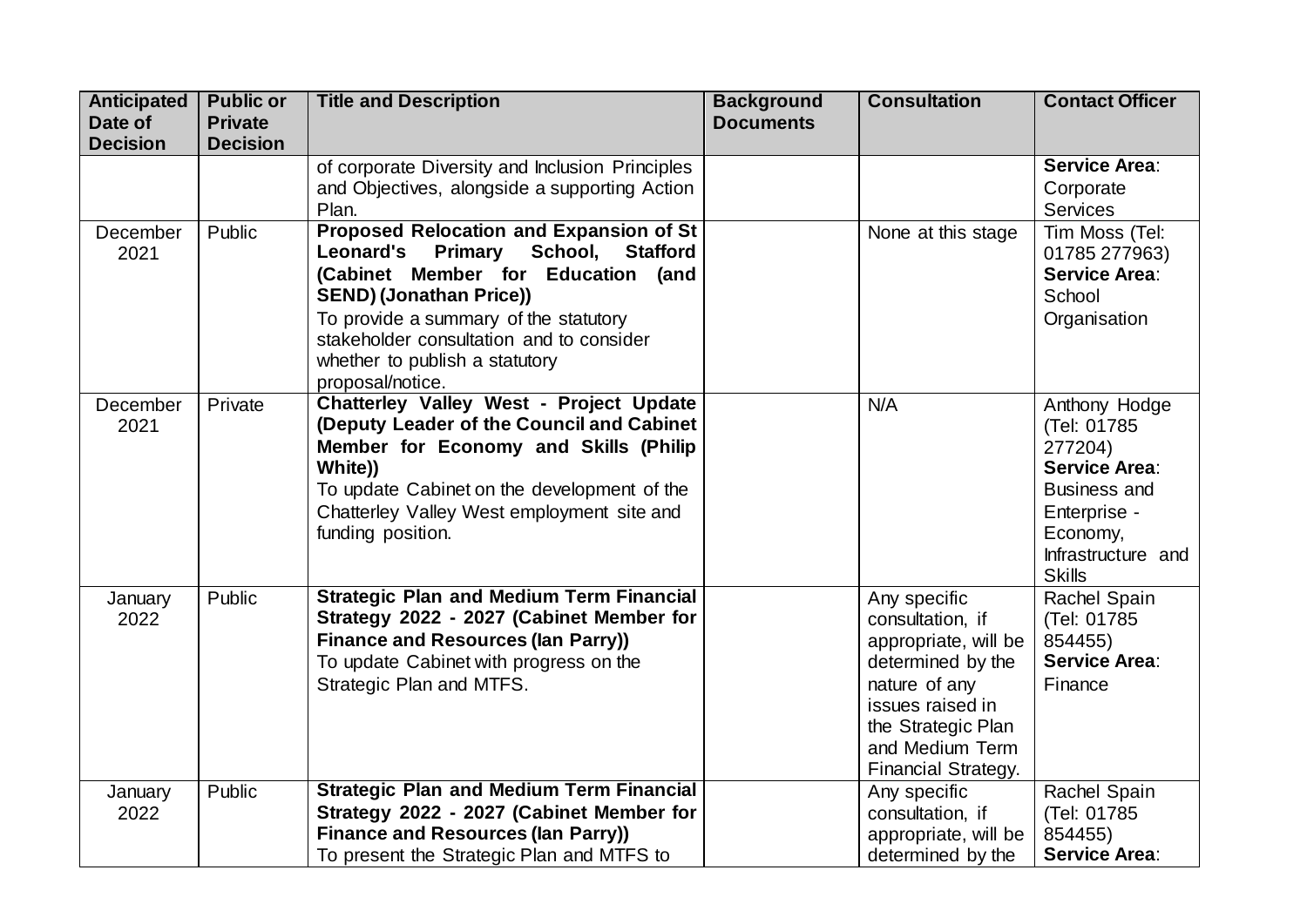| <b>Anticipated</b>                  | <b>Public or</b>          | <b>Title and Description</b>                                                                                                                                                                                                                                                                                                                                                                                                                                                                                                                                                                                                                                                                                                                                                                                                                 | <b>Background</b> | <b>Consultation</b>                                                                                            | <b>Contact Officer</b>                                                                                 |
|-------------------------------------|---------------------------|----------------------------------------------------------------------------------------------------------------------------------------------------------------------------------------------------------------------------------------------------------------------------------------------------------------------------------------------------------------------------------------------------------------------------------------------------------------------------------------------------------------------------------------------------------------------------------------------------------------------------------------------------------------------------------------------------------------------------------------------------------------------------------------------------------------------------------------------|-------------------|----------------------------------------------------------------------------------------------------------------|--------------------------------------------------------------------------------------------------------|
| Date of                             | <b>Private</b>            |                                                                                                                                                                                                                                                                                                                                                                                                                                                                                                                                                                                                                                                                                                                                                                                                                                              | <b>Documents</b>  |                                                                                                                |                                                                                                        |
| <b>Decision</b><br>February<br>2022 | <b>Decision</b><br>Public | Cabinet, including the draft budget for<br>2022/23.<br><b>Business</b><br>for<br>Care<br>Home<br>Case<br><b>Developments (Cabinet Member for Health</b><br>and Care (Julia Jessel))<br>The Council previously presented to Cabinet<br>the recommendation to build Council owned<br>care homes with a commissioned provider to<br>deliver the care. The purpose of the care<br>homes was to increase affordable nursing<br>care capacity for older people in our<br>communities who can no longer live<br>independently at home. This cabinet item is to<br>re-visit these recommendations following the<br>impact of the pandemic on the Staffordshire<br>care home market. The item will evaluate the<br>initial recommendations and conclude with a<br>recommendation on whether to or not<br>proceed with the build of Council owned care |                   | nature of any<br>issues raised in<br>the Strategic Plan<br>and Medium Term<br><b>Financial Strategy</b><br>N/A | Finance<br><b>Helen Trousdale</b><br>(Tel: 01785<br>277008)<br><b>Service Area:</b><br>Health and Care |
| February<br>2022                    | Public                    | homes.<br><b>Integrated Performance Report - Quarter 3</b><br>2021/22 (Cabinet Member for Finance and<br>Resources (lan Parry), Leader of the<br><b>Council (Alan White))</b><br>The quarterly Integrated Performance Report<br>provides an overview of Staffordshire County<br>Council's progress, performance and financial<br>position in delivering against our Strategic<br>Plan and Delivery Plan.                                                                                                                                                                                                                                                                                                                                                                                                                                     |                   | N/A                                                                                                            | Kerry Dove, Rob<br>Salmon (Tel:<br>$(01785)$ 27 6354)<br>Service Area:<br>Corporate<br><b>Services</b> |